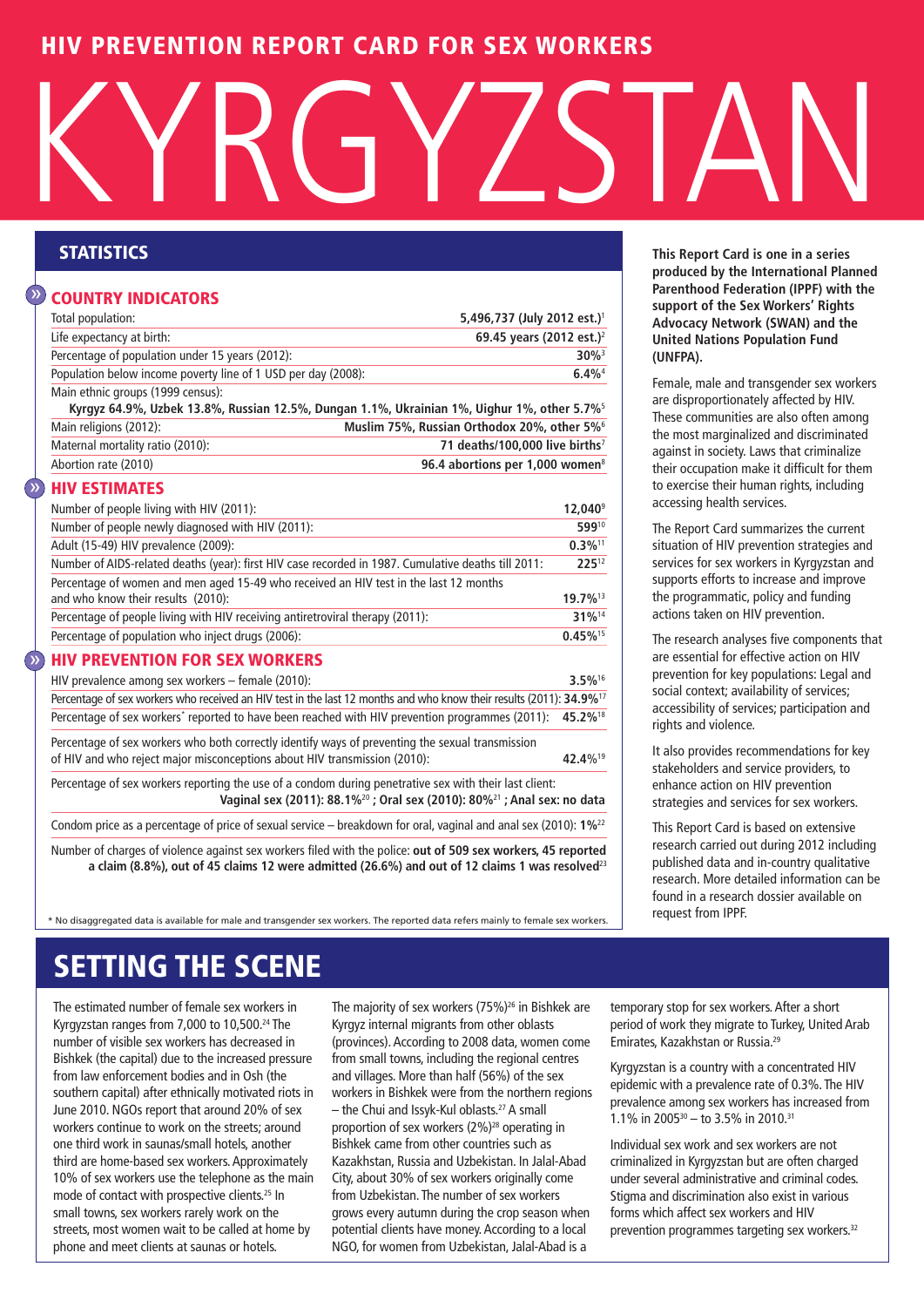# **1** AND **SOCIAL CONTEXT** SULTURAL AND SOCIAL **AND SOCIAL CONTEXT** SULTURAL AND SOCIAL CONTEXT THEY LIVE WITHIN **PREVENTION COMPONENT 1**

**KEY POINTS:** » »

- **•** Under the Kyrgyz law, individual sex work is not considered to be a crime nor an administrative offence and is not directly punishable. Brothel-keeping and forcing someone into sex work are offences under the criminal code (Art.261 and 260). 33, <sup>34</sup>
- **•** In October 2012, the Ministry of Interior announced the initiative to introduce an administrative offence for sex work. The Ministry considers sex work to be a risk for the spread of HIV and STIs, and to be associated with an increase in drug and alcohol use. 35
- **•** Art.260 and Art.26136,37 of the Criminal Code affect sex workers directly. Anecdotal reports indicate that sex workers are arrested during police raids. Extortion of money from the sex workers after the arrest is common.
- **•** Two articles in the Administrative Code (Art.364: Small hooliganism and Art.384: Staying without permission of residence) are regularly used by law enforcement bodies to arrest sex workers. 38
- **•** Sex workers are often victims of systematic persecution by law enforcement bodies based on 'decisions' and/or 'orders' issued by the Ministry of Interior, often without any real legal grounds.<sup>39</sup>
- **•** HIV testing is provided on a voluntary basis according to the 2005 Law on HIV. Mandatory HIV testing can be undertaken by court resolution but does not target any specific groups. 40
- **•** The 4th National Programme on stabilization of the HIV epidemic (2012-2016)<sup>41</sup> shows a high level of commitment but is not yet approved due to budgetary constraints.<sup>42</sup>
- **•** The approved National Strategy on Reproductive Health until 2015, links HIV prevention and sexual and reproductive health. The document is mostly declarative due to the lack of stable funding and mechanisms for its implementation. 43
- **•** Kyrgyzstan ratified the Convention on Eliminating All Forms of Discrimination Against Women (CEDAW) in 1997. <sup>44</sup> The conclusions of the committee in 2008 highlighted concerns about reports of discrimination and harassment against women as well as acts of harassment against sex workers by the police. The Committee urged the State party to take all appropriate measures to ensure that the Convention applies to all women without discrimination. 45
- **•** A 2001 research survey conducted in Bishkek assessed the public opinion towards sex work and sex workers. 76% of the respondents reported a tolerant attitude to sex work but only 46% reported a tolerant attitude towards sex workers. 46
- **•** Male and transgender sex workers are hidden from view and participate rarely in HIV prevention programmes. National data on the number of male sex workers are not available. 47, 48

NATIONAL LAWS, REGULATIONS, POLICIES, PROTOCOLS AND CULTURAL AND SOCIAL CONTEXT THEY LIVE WITHIN

- **•** *"Laws comply with international standards, but are not executed as such. Laws themselves are good but they do not work in the field." (Interview with the Head of Sakbol, an NGO working with sex workers in Balykchy)*
- **•** *"The legislation does not meet the needs of all groups of sex workers: women, men, transgender, migrants and MSM."(Interview with the Representative of UNFPA Kyrgyzstan).*
- **•** *"Recently the Ministry of Interior has put forward a bill to criminalize sex work. The main purpose of this law is to discuss income and taxes of sex workers which must be paid, but no one is thinking about the increase of corruption which will occur and that sex work would go underground. If today most sex workers work for themselves, there is a risk that in the future they will be under the influence of criminal elements. And what is even more frightening is the risk of growing cases of HIV and STIs." (Interview with the Head of Tais Plus 2, Jalal-Abad)*
- **•** *"We do not know any laws that affect sex workers, we only know about our rights as citizens of this country and that we are supposed to have the same rights as the rest of the population, but in reality we have almost no rights." ( Focus-group discussion with sex workers, Osh)*
- **•** *"I think, the Law on institution of registration (Art. 384) should be abolished because sex workers move a lot from one city to another and do not always have the permit of residence. Police use this to abuse and harass sex workers." (Interview with the Head of Tais Plus 2, Jalal-Abad)*
- **•** *"The national programme on HIV is well written, but the implementation process is not controlled. Little attention is paid to sex workers and MSM." (Interview, the Head of the National AIDS Centre)*
- **•** *"The national programme to stabilize the HIV epidemic says little about sex work, there is nothing on transgender and migrants, it focuses much more on Injecting drug users." (Interview with a staff member of AFEW)*
- **•** *"We wrote the shadow report to CEDAW in 2008 and CEDAW provided recommendations to our country to stop all kind of discrimination towards all women, including sex workers. But these recommendations are not implemented and even more worrying is that there are measures taken which increase punishments against sex workers." (Interview with the Head of community-based organization of sex workers, Bishkek)*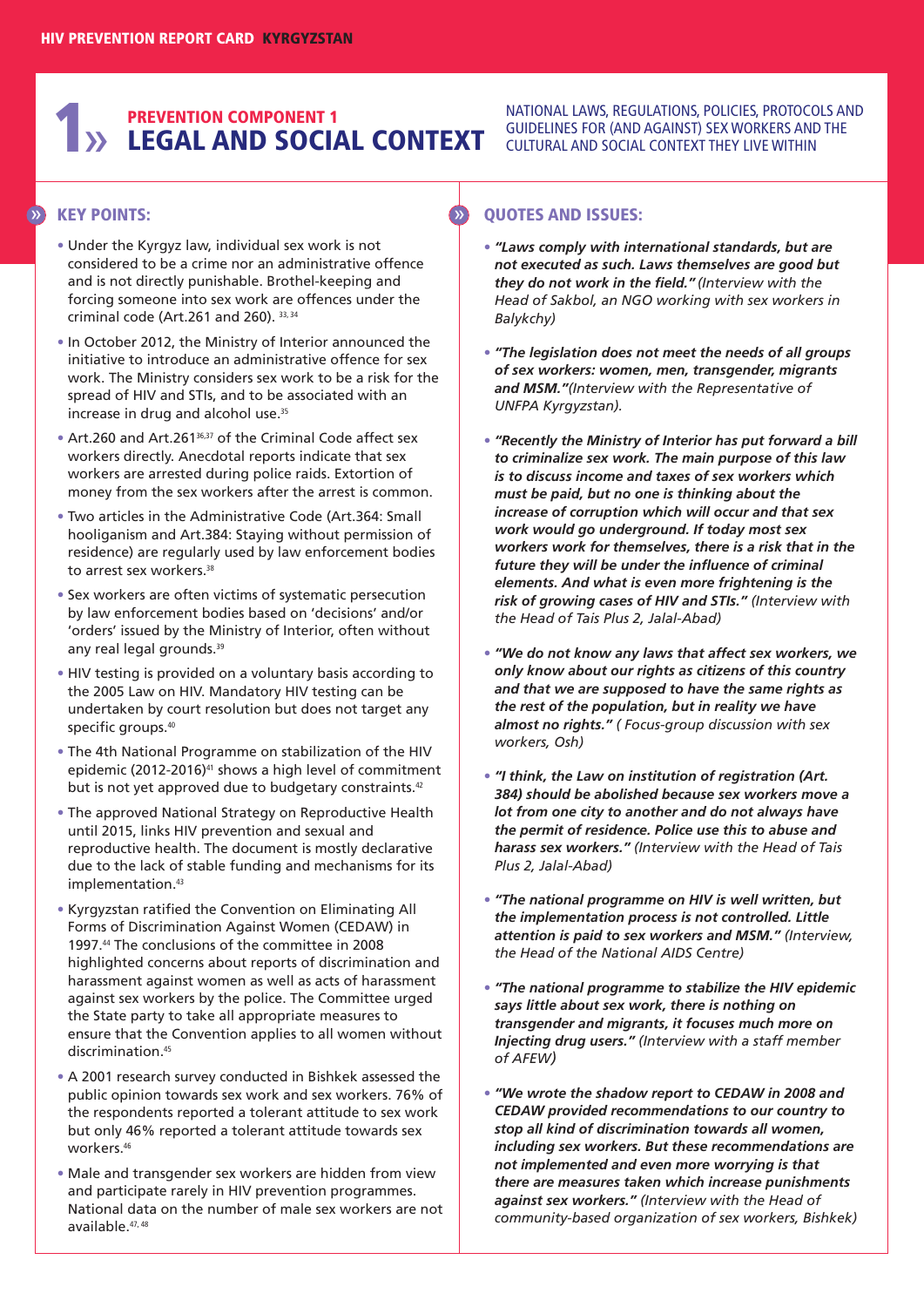# **2** >> **AVAILABILITY OF AVAILABILITY OF SERVICES**

#### THE NUMBER OF SITES AND RANGE OF SEXUAL AND REPRODUCTIVE HEALTH AND HIV SERVICES AVAILABLE FOR SEX WORKERS

## **KEY POINTS:** » »

- **•** The main funding source for HIV prevention, treatment, care and support programmes for key populations is the Global Fund. <sup>49</sup> Main implementers of programmes targeting sex workers are non-governmental organizations active in five out of seven oblasts (provinces) and the capital. Systemic interventions are lacking in two oblasts - Talas and Chui.<sup>50</sup>
- **•** Funding for HIV prevention programmes for sex workers under the total Global Fund support decreased from 61% in 2009 to 42.5% in 2011. <sup>51</sup> As a result of increased police repression, sex workers are forced to go underground, making it difficult to reach them. Additionally, the funding from GF fluctuates. 52, <sup>53</sup>
- **•** Basic HIV prevention for sex workers condom promotion, information/education/ communication and referral to HIV/STI testing, counselling and treatment – is exclusively provided by NGOs. 54
- **•** Generally, condoms are available from NGOs. 93% of sex workers reported that they receive condoms and lubricants from outreach workers. 87.2% of sex workers had condoms with them during research.<sup>55</sup>
- **•** HIV testing and counselling (HTC) is available in seven national AIDS centres and polyclinics. According to the Law on HIV and AIDS, pre-test counselling should be provided. <sup>56</sup> Sex workers are reluctant to go to public health facilities because they fear discrimination and lack of privacy. 57
- **•** Counselling in state medical facilities, including AIDS Centres is limited, consisting of a short conversation followed by signing an informed consent form for HIV testing. All NGOs implementing HIV prevention with sex workers have allocated staff to provide HIV pre-test counselling. After this counselling sex workers can get HIV tests in a medical facility, typically in AIDS Centres. 82.5% of sex workers report that they are aware of places that offer HIV tests. 58
- **•** Comprehensive package of services are provided to sex workers by NGOs and state organizations. <sup>59</sup> Services include: (1) Medical support: gynaecologist, general practitioner, tuberculosis specialist, dentist, surgeon; (2) Legal support: lawyer consultation, support in the court or in circumstances of illegal arrest, support in obtaining IDs; (3) Social support for sex workers living with HIV for issues related to accommodation, getting state social pension, etc.<sup>60</sup>
- **•** In Bishkek and some large cities sex workers can access gynaecological services free of charge, including abortions from the Alliance for Reproductive Health. 61
- **•** Harm Reduction Programmes with OST (methadone) are implemented in Bishkek, Osh, Jalal-Abat, Kyzyl-Kia and Tokmak. Sex workers who inject drugs have access to needles and syringes in NGOs implementing these programmes which include condoms and referrals to partner organizations for other services. 62

- **•** *"Condoms, both male and female are in insufficient quantities, low quality and available only through NGOs. It is clear that we cannot cover 100% of sex workers' needs and therefore we should promote safer behaviour and encourage sex workers to either buy them or negotiate with clients to do so. But as sex workers are often poor they prefer to feed their families rather spend money on a condom." (Interview with the Head of Tais Plus 2, NGO working with sex workers, Jalal-Abad)*
- **•** *"In general, there are always delays in condom and lubricant supply. And when there are condoms, these are of very poor quality and break very easily." (Focus group discussion with sex workers from Bishkek)*
- **•** *"The AIDS Centre violates the law on voluntary counselling and HIV testing. They always require a passport to record all personal data and address, explaining that in case of an HIV positive result it would be easier to find the person. They do this in a very rude manner and breach anonymity and confidentiality." (Interview with the Head of Tais Plus 2, Jalal-Abad)*
- **•** *"When you get an HIV test in a friendly clinic managed by an NGO, the tests are done anonymously. A person supports you and you feel comfortable." (Focus-group discussion with sex workers in Bishkek)*
- **•** *"Sex workers can get essential support in drop-in centres (community centres) managed by NGOs in Bishkek, Osh and Jalalabad. They have access to laundry, showers, meals, rest areas as well as counselling service and referrals to other facilities upon request. Women in vulnerable situations – including women who are HIV positive, pregnant or who have just given birth, can stay up to several months until improvement of their situation. HIV positive women or sex workers with TB can also access these centres and get additional feeding and treatment adherence counselling." (Interview, the head of Tais Plus 2, Jalal-Abad)*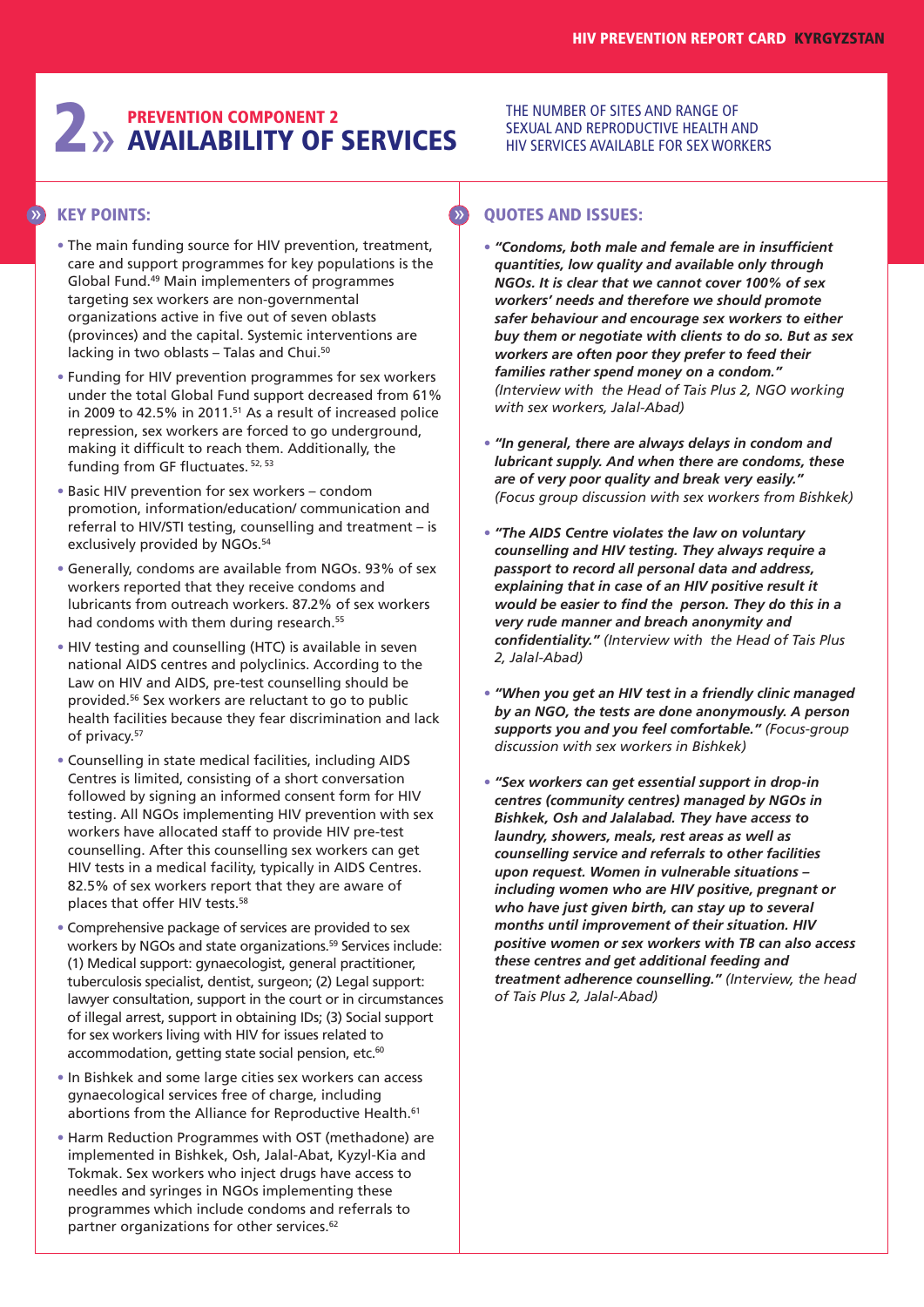# **3**» **ACCESSIBILITY OF SERVICES PREVENTION COMPONENT 3**

## **KEY POINTS:** » »

- **•** Outreach is a key component of HIV programmes for sex workers. In 2011, 86% of sex workers in six locations across the country reported meeting volunteers or outreach workers over the last month. 63 The average frequency of meetings with the outreach workers was five times per month. 64
- **•** Opening hours at State facilities are usually not suitable for sex workers. How this affects access to services provided in them has not been assessed. 65
- **•** Sex workers often have to pay for STI testing and treatment because of interruptions in funding from the Global Fund. These costs are not affordable as is shown by the drastic decline of sex workers visiting the STI clinics when funding is interrupted: dropping from around 100 per month when funding is available to 13 visitors in September 2012 and even further, down to five sex workers in October 2012. 66
- **•** 80% of sex workers reported that they were tested for HIV in 2011<sup>67</sup> and 75% of them returned to get their results. <sup>68</sup> The availability and uptake of HTC\* is due to the significant participation of NGOs in this component of HIV prevention programmes.
- **•** Stigma and discrimination towards sex workers in medical facilities exist. When sex workers visit a state polyclinic or stay in a hospital, the behaviour and attitude of medical providers change significantly once they know that the women is a sex worker. 69
- **•** The lack of a residence permit *(propiska)* is a major barrier to access free HIV prevention programmes and services. In Bishkek, 75% of sex workers are migrants from other oblasts (provinces) and therefore often lack this propiska and consequently have to pay for services. 70, 71
- **•** According to two Ministry of Health's Orders†, health facilities should provide services to sex workers without requiring Identification Cards with '*propiska'*. <sup>72</sup>

## **QUOTES AND ISSUES:**

**•** *"Usually the attitude of NGO is better; in State facilities the attitude towards sex workers is bad." (Interview with the Head of Sacbol NGO , implementing programmes addressed to sex workers in Balykchy)*

THE LOCATION, USER-FRIENDLINESS AND AFFORDABILITY OF SEXUAL AND REPRODUCTIVE HEALTH AND HIV SERVICES FOR SEX WORKERS

- **•** *"I like it that in NGO clinics everything is free of charge, it saves money. Also everything is anonymous." (Focus-group discussion with sex workers in Bishkek)*
- **•** *"I don't know anybody at the AIDS centre and would only go there for an HIV test if a staff from Tais Plus (NGO) is accompanying. This would give me the courage to go and avoid me being kicked-out." (Focusgroup discussion with sex workers in Bishkek)*
- **•** *"Gynaecologists are paid and the AIDS centre is outside the city centre, which makes it difficult to reach them. In addition we are often badly treated. We usually report back to the NGOs who then talk to the service providers. We are then treated normally for a while." (Focus-group discussion with sex workers in Jalal-Abad)*
- **•** *"SRH, HIV and STI services should be more accessible to sex workers; it is necessary to integrate services for HIV and SRH at primary health system level, NGOs, and so on. Donors must require that these approaches are implemented in the country." ( Interview with the representative of UNFPA Kyrgyzstan)*
- **•** *"In state facilities, privacy is violated completely. There were cases of HIV positive tests and the post-test counselling is taking place in a room where people come and go and the sex worker cannot have any proper discussion on the results." (Interview with the Head of Podruga, NGO working with sex workers, Osh)*
- **•** *"There is still generally a lack of "user-friendly" services for sex workers in Kyrgyzstan, and sex workers are reluctant to access services owing to concerns over confidentially, provider attitudes and cost." ( Interview with the representative of UNFPA Kyrgyzstan)*

\* HIV testing and counselling<br>† Order No. 145 dated March 17, 2010 "On improving measures to fight HIV/TB co-<br>infection in the Kyrgyz Republic." (translated from Russian) and Order No. 206 dated April 25, 2012 ''On implementing models of comprehensive approaches in providing TB, drug dependency and HIV services in republic healthcare organizations on out-patient and in-patient levels'' (translated from Russian).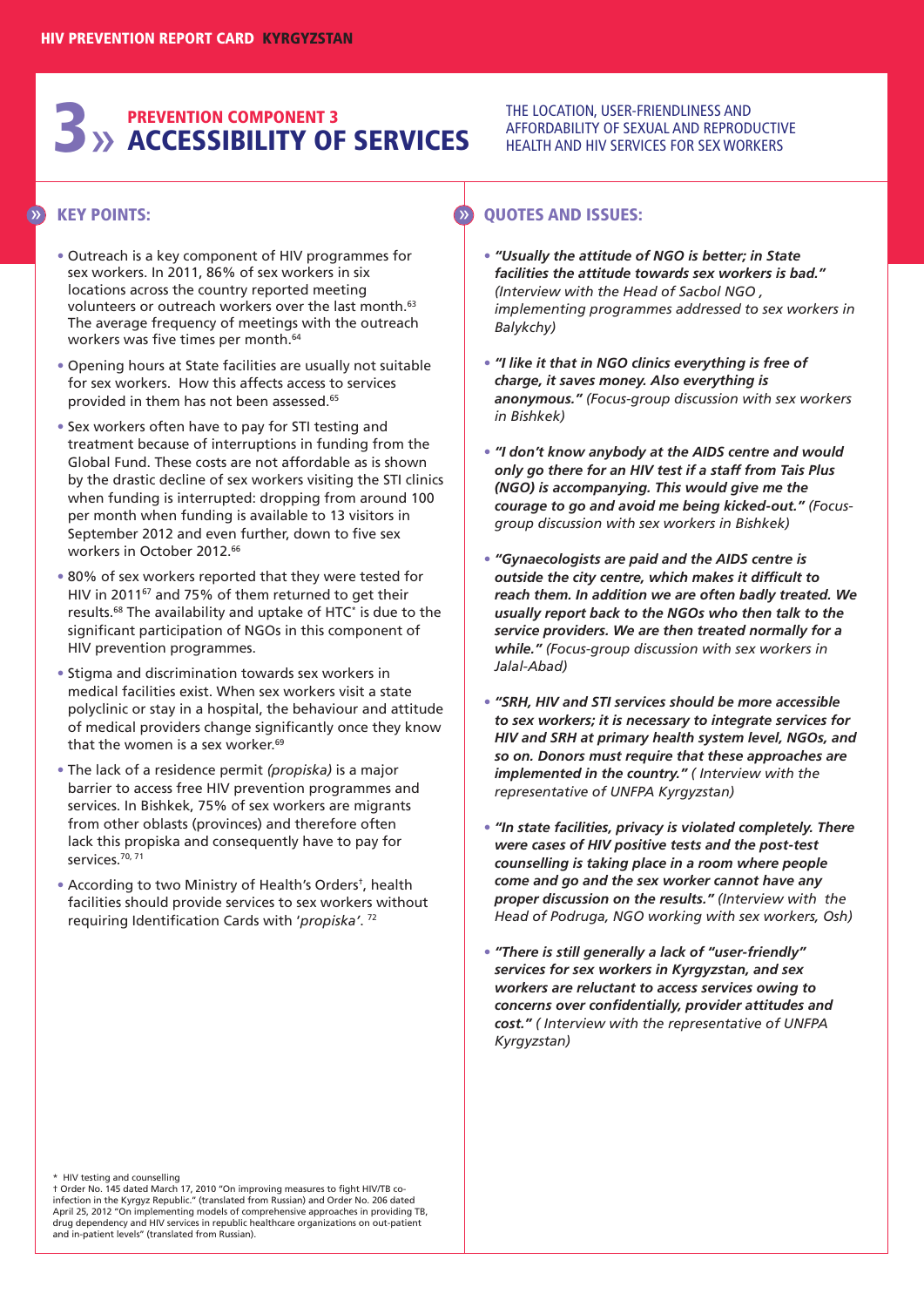# **4**» **PARTICIPATION AND RIGHTS PREVENTION COMPONENT 4**

## **KEY POINTS:** » »

- **•** There is only one established community-based organization governed and managed by sex workers: Tais Plus. 73
- **•** In 2006 and October 2012, Tais Plus together with allies, successfully put a stop to legal initiatives of the Ministry of Interior to penalize sex work in Kyrgyzstan. Sex workers and supportive civil society groups were mobilised to conduct a broad advocacy campaign, submit petitions and hold interviews with parliamentarians. The draft bill was withdrawn in February 2013. 74
- **•** There is no representative of the community of sex workers in the Global Fund Country Coordination Mechanism (CCM) Kyrgyzstan. <sup>75</sup> The voices of sex workers are therefore not properly represented in the CCM.
- **•** The working group on the development of the National Programme on HIV/AIDS for 2012-2016 included the leaders of female sex workers' community.<sup>76</sup>
- **•** In 2010, the national network of sex workers "Shah Ayim" was established. The network's mission is to promote voices of sex workers at various levels. The political weight of the network is not yet strong enough to advocate with decision makers and suggest solutions for the issues they face. The main barriers for meaningful participation are the lack of skills, there are no clear mechanisms for such participation and the barriers to sex workers "coming out" publicly. 77
- **•** In the last two years, human rights organizations started collaborating with sex workers' organizations. They provide a variety of support including documentation and investigation of sex workers' rights violations, legal support in court and visits to police stations or detention centres in cases of sex workers' arrest. In general, human rights activities for sex workers mostly take place in the capital. 78
- **•** The Country Ombudsman has expressed interest in collaborating with "Tais Plus". With the support of the Ombudsman a research study on human rights violations against sex workers has been completed and the report is being prepared. The results of this study will be included in the Ombudsman's annual report, which is addressed to Parliament. 79
- **•** Advocacy efforts are initiated by sex workers' organizations and other partner organizations. In 2012 these organizations joined forces to participate in a national study aimed at estimating the number of sex workers nationwide. <sup>80</sup>

LEVEL OF INVOLVEMENT OF SEX WORKERS IN THE DEVELOPMENT OF POLICIES AND PROGRAMMES AND THEIR REPRESENTATION AND PARTICIPATION IN DECISION MAKING PROCESSES

- **•** *"We try to support each other even if we come from different places. If something happens to another sex worker, everyone tries at least to help a bit, because you know that the day something happens to you, you will also need some help." (Focus-group discussion with sex workers in Jalal-Abad)*
- **•** *"30% of NGOs involve sex workers in project design and development, implementation and monitoring of services, 50% involve them in provision of social services and 30% involve sex workers as paid instructors." (Interview with the Representative of UNFPA Kyrgyzstan)*
- **•** *"The understanding of the concept of empowerment of sex workers through organizations is not clear to everyone. In some cases, top management are declaring they give a leading role to sex workers, but in reality the decisions lie in other hands." (Interview with the Head of Tais Plus NGO)*
- **•** *"For us, work and security go first. Thanks to the work of some NGOs (Tais Plus), we learnt that we also have rights. It is reassuring to feel united and to know how to protect ourselves." (Focus-group discussion with sex workers in Bishkek)*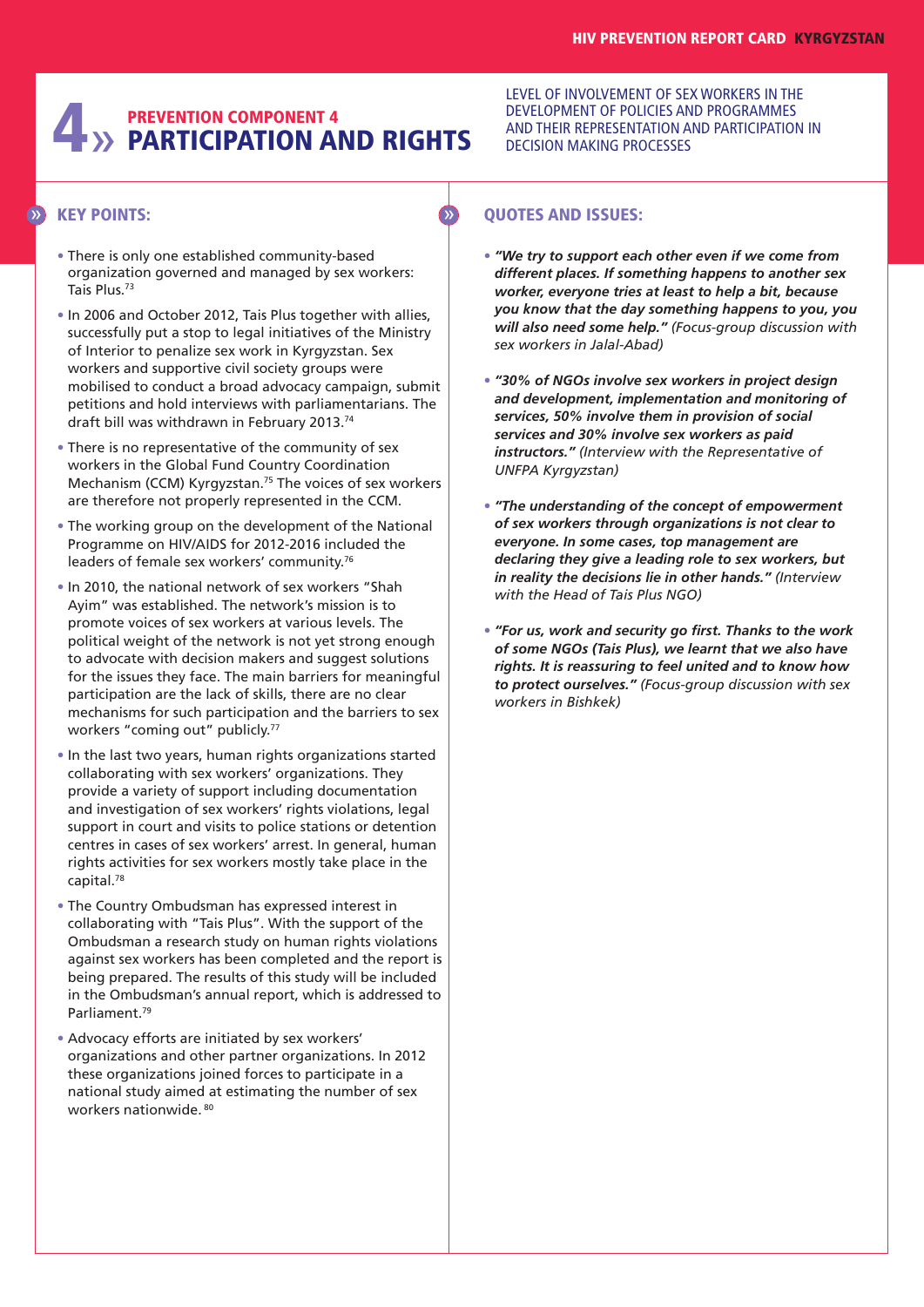# **5**» **PREVENTION COMPONENT 5 VIOLENCE**

## **KEY POINTS:** » »

- **•** The main perpetrators of violence against sex workers are the law enforcement agencies and clients. Extortion and violence by police has remained the number one concern of women involved in sex work in Bishkek and other parts of the Republic. 81
- **•** Police repression has been on the rise since 2005, especially in Bishkek. Most of the female sex workers are now hidden in apartments disguised as family homes.<sup>82</sup>
- **•** In an independent study (2009), 64.3% of female sex workers reported physical abuse by the police<sup>83</sup> and 89.5% reported sexual violence by the police. <sup>84</sup> In the same study all sex workers reported that they were subject to extortion by the police. 85
- **•** In 2012 a larger, similar study was conducted with 509 sex worker respondents in six provinces across the country. Preliminary results show that 338 (67%) sex workers reported violation of their rights by the police. The main violations were extortion: 338 (100%), illegal detention: 321 (95%), humiliation and forced degrading actions: 319 (94%), threats and blackmail: 240 (71%), beatings and torture: 106 (31%). 86
- **•** Some sex workers report that police sometimes treat them as criminals and force them to undergo HIV tests, especially when they do not have *'propiska'*. 87, <sup>88</sup>
- **•** Police officers committing acts of violence against sex workers know that they will not be punished.<sup>89</sup>
- **•** In cases where sex workers decided to press charges against illegal actions by the police, they faced still more violence from the police. 90
- **•** Clients who commit violence are rarely held responsible for their actions. Even if a case is filed, clients often bribe the police to act in their favour. 91
- **•** Some cases of violence by religious extremists have also occurred. These people commit violence against people they consider "promiscuous", including sex workers and organizations that provide support to sex workers. Such cases have occurred in both the northern and southern regions of the country. 92

#### PHYSICAL ASSAULT, SEXUAL ASSAULT, PSYCHOLOGICAL ABUSE BY STATE OR NON-STATE ACTORS

- **•** *"Last year the UVD [police] staff forced us to get HIV tested and we had to pay 50 soms [about USD \$1] for this test. The test was done by their physician but who he was, we do not know. They said that there was a regional raid and this was by order of the prosecutors, but no papers had been shown." (Focus-group discussion with sex workers, Jalal-Abad)*
- **•** *"The street is more dangerous now: groups from the mosque called DAVATCHIKI go out a couple of times per month with baklazhki [plastic bottles] filled with sand or water and they start to beat up all sex workers. It's scary. As soon as we see them, we run away in all directions. Of course, they are more terrible than the police, but the police do not see them as they are not on the street this time." (Focus-group discussion with sex workers, Osh)*
- **•** *"Sex workers are vulnerable in the legal field, they think that they are engaged in illegal actions, and they do not always go to complain. So the client feels free to do what he wants. Impunity generates permissiveness." (Interview, the Head of Sacbol NGO , implementing programmes addressed to sex workers in Balykchy)*
- **•** *"The police did not permit sex workers to stay on the streets of Bishkek. Because of police raids, sex workers left the streets. They started come out again in September 2012 and appear mostly at night. The police stopped their heavy pressure because they realized that they earned less money as there were less sex workers to extort money from." (Interview, the Head of Tais Plus NGO implementing programmes addressed at sex workers in Bishkek)*
- **•** *"In Balykchy [a town in the north of the country], there is the second largest mosque of Central Asia. Among those who go to the mosque there are some radical groups. In August 2012 they beat one of our outreach workers. We did not complain to the police, because the outreach worker was afraid. We began to hold seminars with imams in fifteen mosques in Balykchy. But on August 27, 2012 two more outreach workers were beaten and pressed charges with the police, but so far no results." (Interview, the Head of Sacbol NGO, implementing programmes addressed to sex workers in Balykchy)*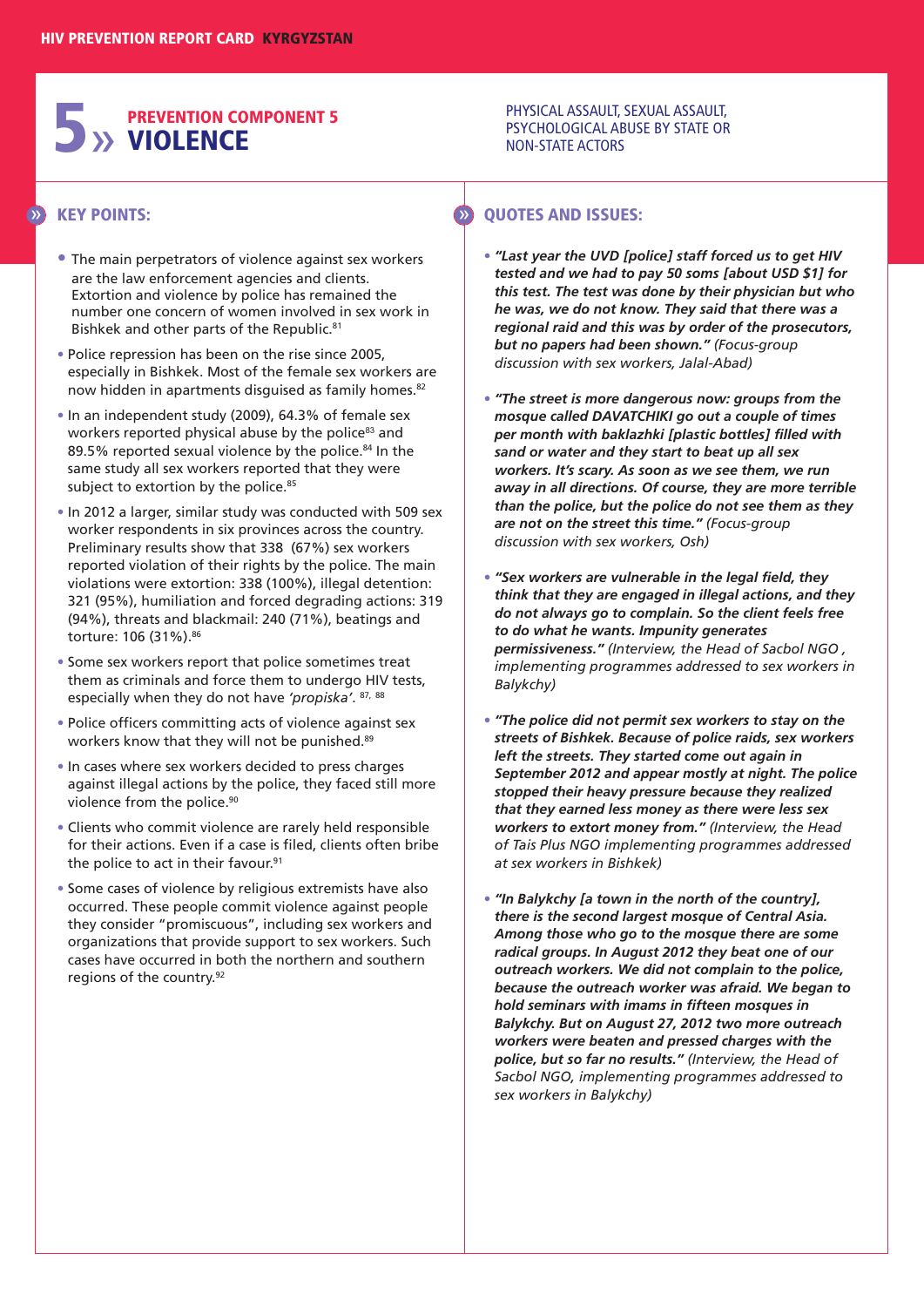## **NOTES AND REFERENCES**

1http://www.indexmundi.com/kyrgyzstan/population.html

- <sup>2</sup> http://www.indexmundi.com/kyrgyzstan/life\_expectancy\_at\_birth.html <sup>3</sup> http://www.globalhealthfacts.org/data/topic/map.aspx?ind=82&by=Location&order =d&fmt=84
- <sup>4</sup> http://w3.unece.org/pxweb/quickstatistics/readtable.asp?qs\_id=200
- <sup>5</sup> http://www.indexmundi.com/kyrgyzstan/ethnic\_groups.html
- <sup>6</sup> http://www.indexmundi.com/kyrgyzstan/religions.html
- <sup>7</sup> http://www.indexmundi.com/kyrgyzstan/maternal\_mortality\_rate.html <sup>8</sup> WHO (HFA-DB) 2010

<sup>9</sup> Kyrgyzstan Country Report on implementation UNGASS declaration. – 2012. - p. 8. <sup>10</sup> National AIDS Centre data

<sup>11</sup> UNAIDS data: http://www.unaids.org/en/regionscountries/countries/kyrgyzstan/

<sup>12</sup> National AIDS Centre data as of 01 Sept 2012

<sup>13</sup> *Kyrgyzstan Country Report on implementation UNGASS declaration*. – 2012. - p.6. <sup>14</sup> *Kyrgyzstan Country Report on implementation UNGASS declaration*. – 2012. - p.14.

<sup>15</sup> *UNODC IDU Assessment*, 2006. IDU amount is 25000.

<sup>16</sup> *Kyrgyzstan Country Report on implementation UNGASS declaration*. – 2012. - p.6.

<sup>17</sup> *Kyrgyzstan Country Report on implementation UNGASS declaration*. – 2012. - p.6.

18 Kyrgyzstan Country Report on implementation UNGASS declaration. – 2012. - p.6.<br>19 Report on Monitoring Survey "Condom-related behavior and HIV/AIDS/ST1 awareness<br>among sex workers". - January 2011. – Tais Plus NGO/ GFA

<sup>20</sup> Kyrgyzstan Country Report on implementation UNGASS declaration. – 2012. - p.6.<br><sup>21</sup> Report on Monitoring Survey "Co*ndom-related behavior and HIVIAIDSISTI awareness<br>among sex workers". - January 2011. – Tais Plus NGO/* 

<sup>23</sup> Research on violations of human rights in sex workers, 2012. Preliminary results. <sup>24</sup> Programme Report Salem 2 Project: *Reducing the spread of HIV in sex workers and the development of tolerance to HIV-positive sex workers and their clients – Tais Plus /<br>GFATM – 2007 – Annex 4. These estimates were re* 

<sup>25</sup> Target communication with 6 NGOs in Bishkek and in Regions implementing HIV prevention programmes with sex workers

<sup>26</sup> Report on Monitoring Survey "*Condom-related behavior and HIV/AIDS/STI awareness among sex workers*". - October 2009. – Tais Plus NGO/ GFATM. – Section 1, pp. 4-5.  $27$  Ibid.

<sup>28</sup> Ibid.

<sup>29</sup> Lessons Learnt: *HIV Prevention Programmes for Sex Workers in Kyrgyzstan and Tajikistan* – CARHAP – 2010 – p. 5, p. 7

<sup>30</sup> *Kyrgyzstan Country Report on implementation UNGASS declaration*. – 2007. - p. 7

<sup>31</sup> *Kyrgyzstan Country Report on implementation UNGASS declaration*. – 2012. - p. 13

<sup>32</sup> Mid-term review of the National Programme for prevention of HIV/AIDS epidemic and<br>its socio-economic consequences in the Kyrgyz Republic for 2006-2010 – Curatio<br>International Consulting – 2009 – p. 35<br><sup>33</sup> Sex Work, H

– CEEHRN – 2005 – p. 109 Source: http://swannet.org/node/1532 (Access on 27th November 2012)

34 Human Rights Watch, Kyrgyzstan: *Letter to Kenjebek Bokoyev*, Chairman of<br>Parliamentary Committee on Rule of Law, Order and Fighting Crime. Regarding<br>Amendment that would establish administrative liability for sex work. Source: *http://www.hrw.org/news/2012/11/18/kyrgyzstan-letter-kenjebek-bokoyev-chairman-parliamentary-committee-rule-law-order-a* (Access on 27th November 2012).

<sup>35</sup>Justification to the Project Law of Kyrgyz Republic "*On amendments to Administrative*<br>Co*de of Kyrgyz Republic*". Source:<br>http://www.kenesh.kg/lawprojects/lps.aspx?view=projectinfo&id=125018 (access on 25 of

October 2012), additional source:

http://www.taisplus.com/ru/component/content/article/34-main/97-swlawproject.html (access on 31 of October 2012) <sup>36</sup> Criminal Code of Kyrgyz Republic, Edition as of 21<sup>st</sup> December 2011. Source

http://anticorr.mvd.kg/index.php?option=com\_content&view=article&id=32%3A2012-02- 20-08-32-22&catid=118%3A2012-02-20-05-56-40&Itemid=44&lang=ru (access on 31 of October 2012)

<sup>37</sup> Article 260: *Involvement in prostitution*. Article 261: *Organization or running brothels for prostitution*.

38 Administrative Code of Kyrgyz Republic. Edition as of 25<sup>th</sup> February 2010.

<sup>39</sup>Shadow report to the Third Periodic Report of Kyrgyzstan to the Committee on the<br>Elimination of Discrimination Against Women. - NGO 'Tais Plus'. - Kyrgyz Republic. –

2008. – p. 2.Source: http://www2.ohchr.org/english/bodies/cedaw/docs/ngos/Tais\_Plus\_kyrgyzstan42.pdf (access on 31 of October 2012)

<sup>40</sup> Article 7 of the Law on HIV/AIDS of Kyrgyz Republic. – 2005.

41 State Program on HIV epidemic stabilization in the Kyrgyz Republic for 2012-2016.<br>Draft. Source: http://www.aids.gov.kg/doc/StateProgram\_HIV\_21-sep-2011\_draft\_ru.pdf<br>(access on 9th of November 2012)

<sup>42</sup> This information is obtained by Alliance of Reproductive Health in Kyrgyzstan. <sup>43</sup> Report on results of rapid assessment of sexual and reproductive health and HIV<br>linkages in Kyrgyzstan. – RH/IPPF/UNFPA – 2010. – p. 29.

<sup>44</sup> http://www.cedaw2012.org/index.php/about-cedaw/ratification-scorecard/40 (access on<br>31 of October 2012) 45 Committee on the Elimination of Discrimination against Women. Forty-second session.

20 October-7 November 2008. Concluding observations of the Committee on the Elimination of Discrimination against Women. Kyrgyzstan. – p.8.

http://www2.ohchr.org/english/bodies/cedaw/docs/co/CEDAW-C-KGZ-CO-3.pdf (access on 31st of October 2012).

<sup>46</sup> *AIDS in Kyrgyzstan: five years of resistance*. – p 147. Source: http://doc.aids.gov.kg/ru/view.asp?id=53 (access on 27th November 2012)

<sup>47</sup> *AIDS in Kyrgyzstan: five years of resistance*. – p 136. Source: http://doc.aids.gov.kg/ru/view.asp?id=53 (access on 27th November 2012)

<sup>48</sup> Target communication with 6 NGOs in regions implementing HIV prevention<br>programmes with sex workers.

<sup>49</sup> National Programme on HIV epidemic stabilization in the Kyrgyz Republic for 2012- 2016. Draft. – p.13. Source: http://www.aids.gov.kg/doc/StateProgram\_HIV\_21-sep-2011\_draft\_ru.pdf (access on 9th of November 2012 <sup>50</sup> Interview, the head of Tais Plus NGO

<sup>51</sup> Country Report on the progress achieved in global measures implementation in<br>response to HIV. Kyrgyz Republic. Report period: January 2010 – December 2011. – 31 of<br>March 2012 . – p. 6.

<sup>52</sup> http://www.aids.gov.kg/ru/news/?/=201 (access on 27th November 2012)

<sup>53</sup> http://portfolio.theglobalfund.org/en/Grant/Index/KGZ-H-UNDP (access on 27th of November 2012)

54 Mid-term review of the State Programme for prevention of HIV/AIDS epidemic and its<br>socio-economic consequences in the Kyrgyz Republic for 2006-2010. – 2009. – p. 35 <sup>55</sup> Report on Monitoring Survey "*Condom-related behavior and HIV/AIDS/STI awareness among sex workers*". - January 2011. – Tais Plus NGO/ GFATM. – Section 6, p. 1. <sup>56</sup> Article 7 of the Law on HIV/AIDS of Kyrgyz Republic. – 2005

<sup>57</sup> Gender Assessment: Access to HIV Services by Key Populations in Kyrgyzstan. Messner,<br>Lyn and Tatiana Kazantseva. Arlington, VA: USAID's AIDS Support and Technical<br>Assistance Resources, AIDSTAR- One, Task Order 1. Ma

<sup>58</sup> Report on Monitoring Survey "*Condom-related behavior and HIV/AIDS/STI awareness among sex workers*". - January 2011. – Tais Plus NGO/ GFATM. – Section 10, p. 1. <sup>59</sup> Mid-term review of the State Programme for prevention of HIV/AIDS epidemic and its<br>socio-economic consequences in the Kyrgyz Republic for 2006-2010. – Curatio<br>International Consulting. – 2009. – p. 35

60 Country Proposals for Global Fund, 10 Round of Funding, Section 3-5. – p. 17. Source:<br>http://www.aids.gov.kg/doc/R10\_ProposalForm\_KG\_3-5\_HIV\_final.pdf (access on 27th of November 2012).

<sup>61</sup> Interviews, heads of NGO implementing HIV prevention with sex workers. <sup>62</sup> *Mid-term review of the State Programme for prevention of HIV/AIDS epidemic and its*

socio-economic consequences in the Kyrgyz Republic for 2006-2010. – Curatio<br>International Consulting. – 2009. – p. 28.<br><sup>63</sup> Report on Monitoring Survey "Condom-related behavior and HIV/AIDS/STI awareness<br>among sex workers"  $64$  Ibid

<sup>65</sup> Interview, the Head of Tais Plus NGO

<sup>66</sup> Interview, the Head of Tais Plus NGO

 $^{67}$  Report on Monitoring Survey "Condom-related behavior and HIV/AIDS/STI awareness<br>among sex workers". - January 2011. – Tais Plus NGO/ GFATM. – Section 10, p. 5.<br> $^{68}$  Report on Monitoring Survey "Condom-related beh

<sup>70</sup> Report on Monitoring Survey "*Condom-related behavior and HIV/AIDS/STI awareness among sex workers*". - October 2009. – Tais Plus NGO/ GFATM. – Section 1, pp. 4-5. <sup>71</sup> Gender Assessment: Access to HIV Services by Key Populations in Kyrgyzstan. Messner,<br>Lyn and Tatiana Kazantseva. Arlington, VA: USAID's AIDS Support and Technical<br>Assistance Resources, AIDSTAR- One, Task Order 1. Mar

 $72$  Ibid

<sup>73</sup> www.taisplus.com

<sup>74</sup> http://swannet.org/node/2144 (accessed on 28 June 2013)

<sup>75</sup> Kyrgyzstan CCM Members. Source: http://www.aids.gov.kg/ru/?/=cmcc/members (access<br>on 27th of November 2012)

<sup>76</sup> Interview, the Head of Tais Plus NGO

<sup>77</sup> Interview, Member of Shah Ayim Network of Sex Workers

<sup>78</sup> Programme Report of Tais Plus on ANAR Project supported by HIVOS (2009-2011).

<sup>79</sup> Human Rights Watch. Kyrgyzstan: Letter to Kenjebek Bokoyev, *Chairman of<br>Parliamentary Committee on Rule of Law, Order and Fighting Crime. Regarding<br>Amendment that would establish administrative liability for sex work* 

® http://bishkekfeminists.kloop.kg/2012/10/25/kampaniya-ostanovim-kriminalizatsiyu-<br>seks-raboty-2012-v-kyrgyzstane/;<br>http://www.taisplus.com/ru/component/content/article/34-main/96-2012-10-25-08-39-

49.html (access on 31 October 2012)<br>®1 Human Rights of Sex Workers in the Kyrgyz Republic. Robert Oostvogels. - Bishkek,<br>Kyrgyz Republic. - April 2010. – Tais Plus/HIVOS – p.4.

 $82$  Ibid, p. 5.

<sup>83</sup> *Arrest the Violence. Human Rights Abuses Against Sex Workers In Central And Eastern* Europe And Central Asia. A Community-Based Research Project of the Sex Workers'<br>Rights Advocacy Network in Central and Eastern Europe and Central Asia.– SWAN. –<br>2009. – p. 20. Source: http://swannet.org/ru/node/1640 (acces <sup>84</sup> Ibid, p. 21.

<sup>85</sup> Ibid, p. 31.

86 Research on violations of human rights in sex workers, 2012. Preliminary results. 87 Focus-group with sex workers, Jalalabad City

® Gender Assessment: Access to HIV Services by Key Populations in Kyrgyzstan . Messner,<br>Lyn and Tatiana Kazantseva. Arlington, VA: USAID's AIDS Support and Technical<br>Assistance Resources, AIDSTAR- One, Task Order 1. Marc

<sup>89</sup> Arrest the Violence. Human Rights Abuses Against Sex Workers In Central And Eastern<br>Europe And Central Asia. A Community-Based Research Project of the Sex Workers'<br>Rights Advocacy Network in Central and Eastern Europe

<sup>90</sup> Arrest the Violence. Human Rights Abuses Against Sex Workers In Central And Eastern<br>Europe And Central Asia. A Community-Based Research Project of the Sex Workers'<br>Rights Advocacy Network in Central and Eastern Europe

<sup>91</sup> Research on violations of human rights in sex workers, 2012. Preliminary results. http://swannet.org/ru/node/1640 (access on 31 October 2012) 92 Interview, the Head of NGO implementing programs addressed to sex workers; Focus

group with sex workers, Osh.